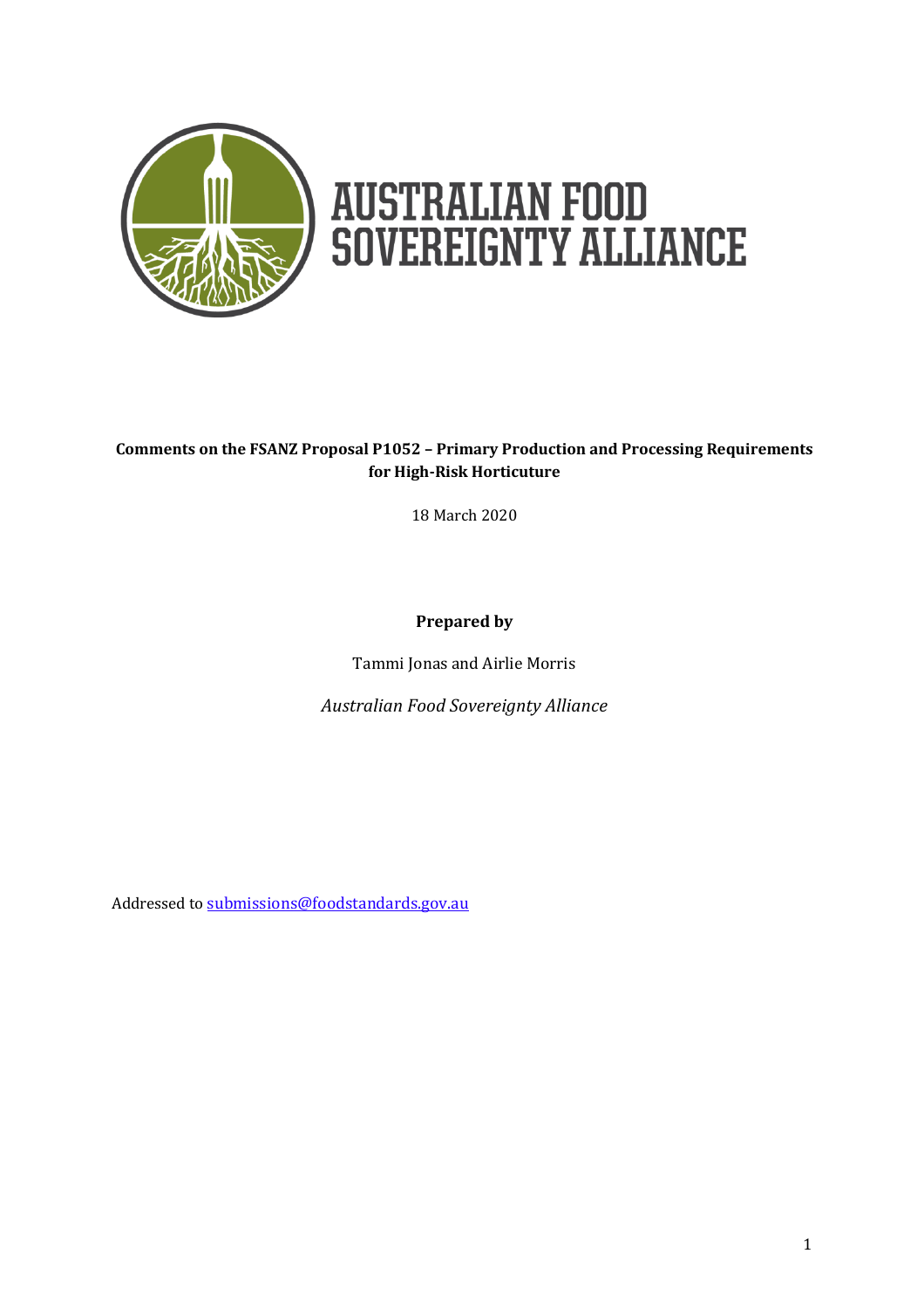| ABOUT THE AUSTRALIAN FOOD SOVEREIGNTY ALLIANCE (AFSA)                                             | 3 |  |
|---------------------------------------------------------------------------------------------------|---|--|
| <b>CONTEXT</b>                                                                                    |   |  |
| <b>RECOMMENDATIONS</b>                                                                            |   |  |
| <b>KEY ISSUES</b>                                                                                 |   |  |
| THE CASE GIVEN FOR INCREASED REGULATION IS EXTREMELY WEAK                                         | 4 |  |
| LACK OF SUPPORT FROM THE INDUSTRY                                                                 | 6 |  |
| INCREASED REGULATION WOULD REDUCE ACCESS TO FRESH, LOCAL FRUIT AND VEGETABLES TO THE DETRIMENT OF |   |  |
| <b>PUBLIC HEALTH</b>                                                                              | 6 |  |
| <b>RISK: SCALE MATTERS</b>                                                                        | 7 |  |
| <b>ABOUT FOOD SOVEREIGNTY</b>                                                                     | 9 |  |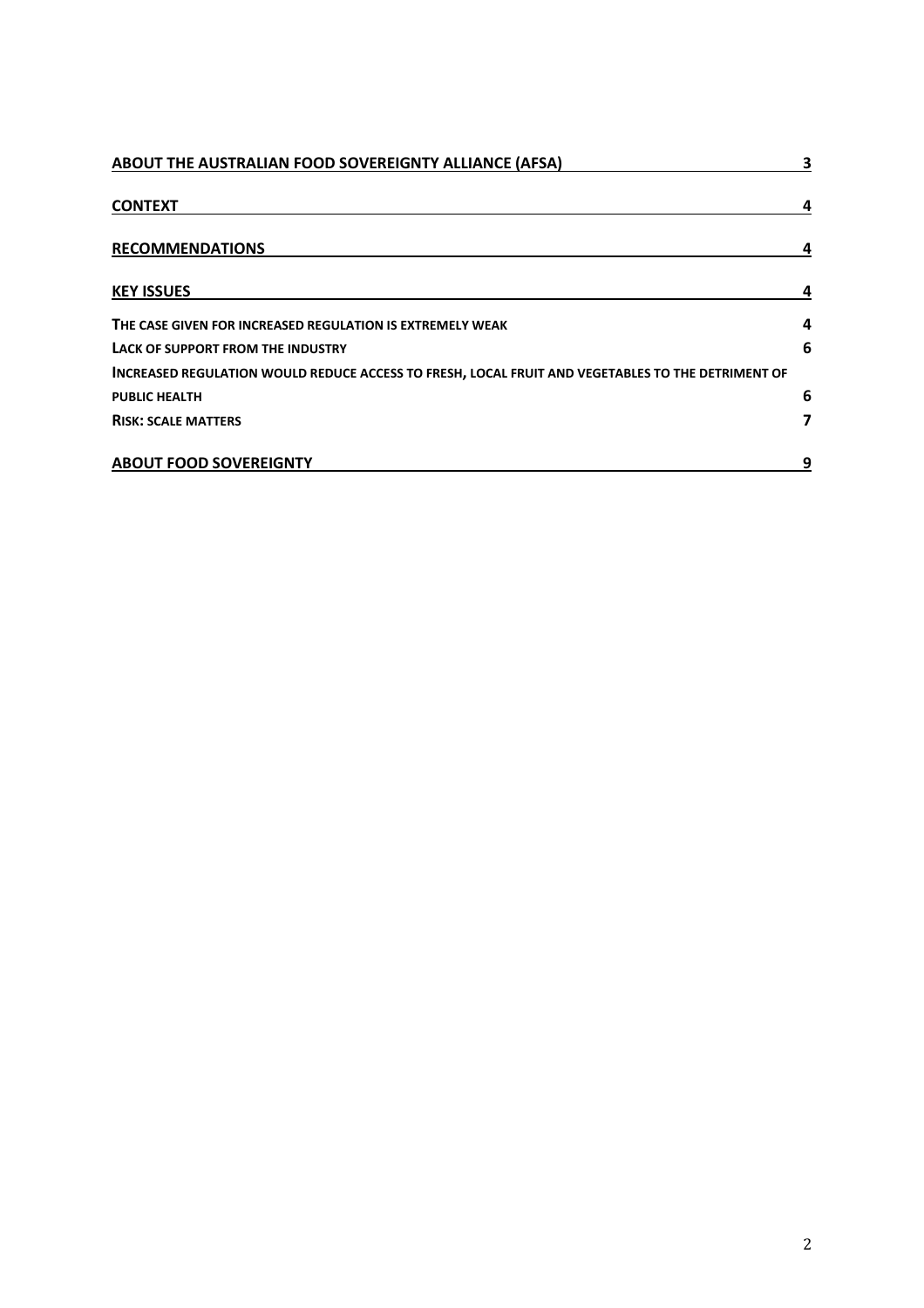# About the Australian Food Sovereignty Alliance (AFSA)

The Australian Food Sovereignty Alliance (AFSA) is a farmer-led civil society organisation made up of organisations and individuals working together towards a food system in which people can create, manage, and choose their food and agriculture systems. AFSA is an independent organisation not aligned with any political party. We have around 700 farmer, individual, and organisational members.

AFSA provides a balanced voice to represent farmers. We connect small- and medium-scale Australian farmers for farmer-to-farmer knowledge sharing, work with all levels of government for scaleappropriate and consistent regulations and standards for agriculture, and advocate for fair pricing for those selling to the domestic market.

We are part of a robust global network of civil society organisations involved in food sovereignty and food security policy development and advocacy. We are members of the International Planning Committee for Food Sovereignty (IPC), La Via Campesina – the global movement of peasant farmers, and Urgenci: the International Network for Community-Supported Agriculture, and work regularly with Slow Food International and many of its Australian chapters. We also support the Australasian representative on the Civil Society Mechanism (CSM), which relates to the UN Committee on World Food Security (CFS).

Our vision is to enable regenerative and agroecological farming businesses to thrive. Australians care now more than ever about the way their food is produced, including its social and environmental impacts. Food produced on small- and medium-scale regenerative farms is increasingly in demand, and government is bound to heed changing community expectations and facilitate and encourage the growth and viability of regenerative agriculture, thereby protecting the environment and human and animal health.

As a key stakeholder and representative body of small- and medium-scale producers Australia-wide, AFSA is appreciative of the opportunity to participate in the second round of public consultation and looks forward to participating in further discussions on the issues raised.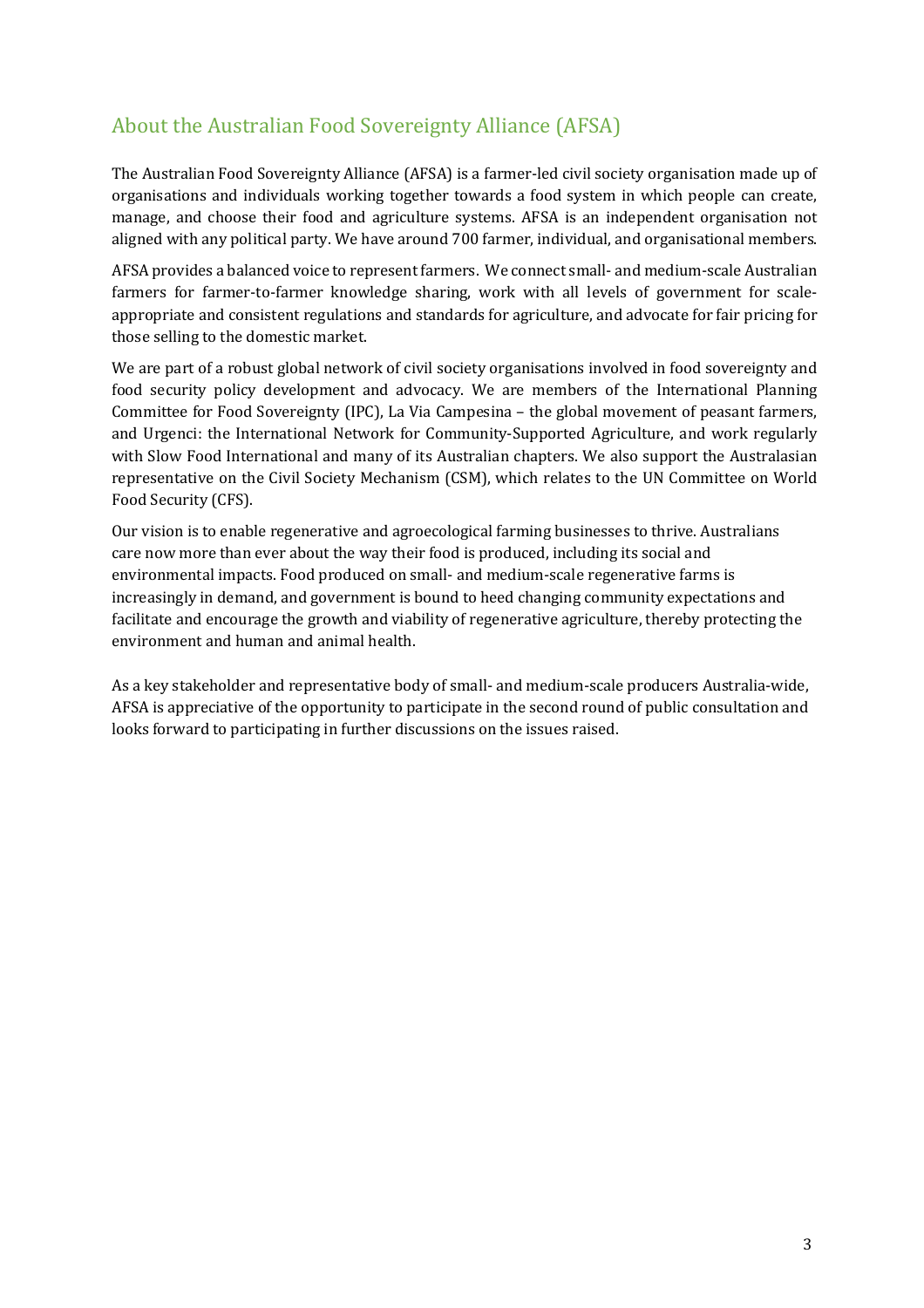# **Context**

On 3 May 2019, Food Standards Australia New Zealand (**FSANZ**) released an information paper (the **Information Paper**) on its proposed approach to a review of food safety standards in the Food Standards Code (the **Review**).

On 14 June 2019 AFSA provided a submission to FSANZ on the above. On 5 February 2020 FSANZ issued a request for submissions on Proposal P1052 – Primary Production and Processing Requirements for high-risk horticulture.

AFSA is therefore submitting this second submission to assist in the further consideration of Proposal P1052.

# Recommendations

| <b>Recommendation 1</b> | The development of a mandatory Primary Production and Processing<br>Standard for "high-risk" horticulture (the <b>Proposed Standard</b> ) is<br>unacceptable. This process should be halted and substituted by an<br>engaging, transparent and participatory approach which identifies the<br>current priority needs of horticulture farmers, and which uses measures<br>already available in the food regulatory system to prevent outbreaks.     |
|-------------------------|----------------------------------------------------------------------------------------------------------------------------------------------------------------------------------------------------------------------------------------------------------------------------------------------------------------------------------------------------------------------------------------------------------------------------------------------------|
| <b>Recommendation 2</b> | Any risk-management measures considered should target the known<br>source of outbreaks, namely large-scale, intensive operations and sections<br>of the processing industry engaged in the export and import of<br>horticultural products. Appropriate assessments of relationship between<br>scale, production methods, and risk should be a priority.                                                                                            |
| <b>Recommendation 3</b> | The Office of the Commissioner for Better Regulation (OCBR), including<br>the Red Tape Unit, and similar commissioners or authorities of all States<br>and Territories should be notified of this Review to provide practical<br>advice and support to the Government on the impacts of regulatory<br>burden on agriculture. This can be done through the Regulatory Impact<br>Assessment (RIS) and Legislative Impact Assessment (LIA) processes. |

# Key issues

The case given for increased regulation is extremely weak

As stated in our initial 2019 submission, we refuse to accept new regulation of 'high-risk horticulture' as there is patently no case justifying it.

The outbreaks listed to justify increasing regulation are totally insufficient to warrant the proposal.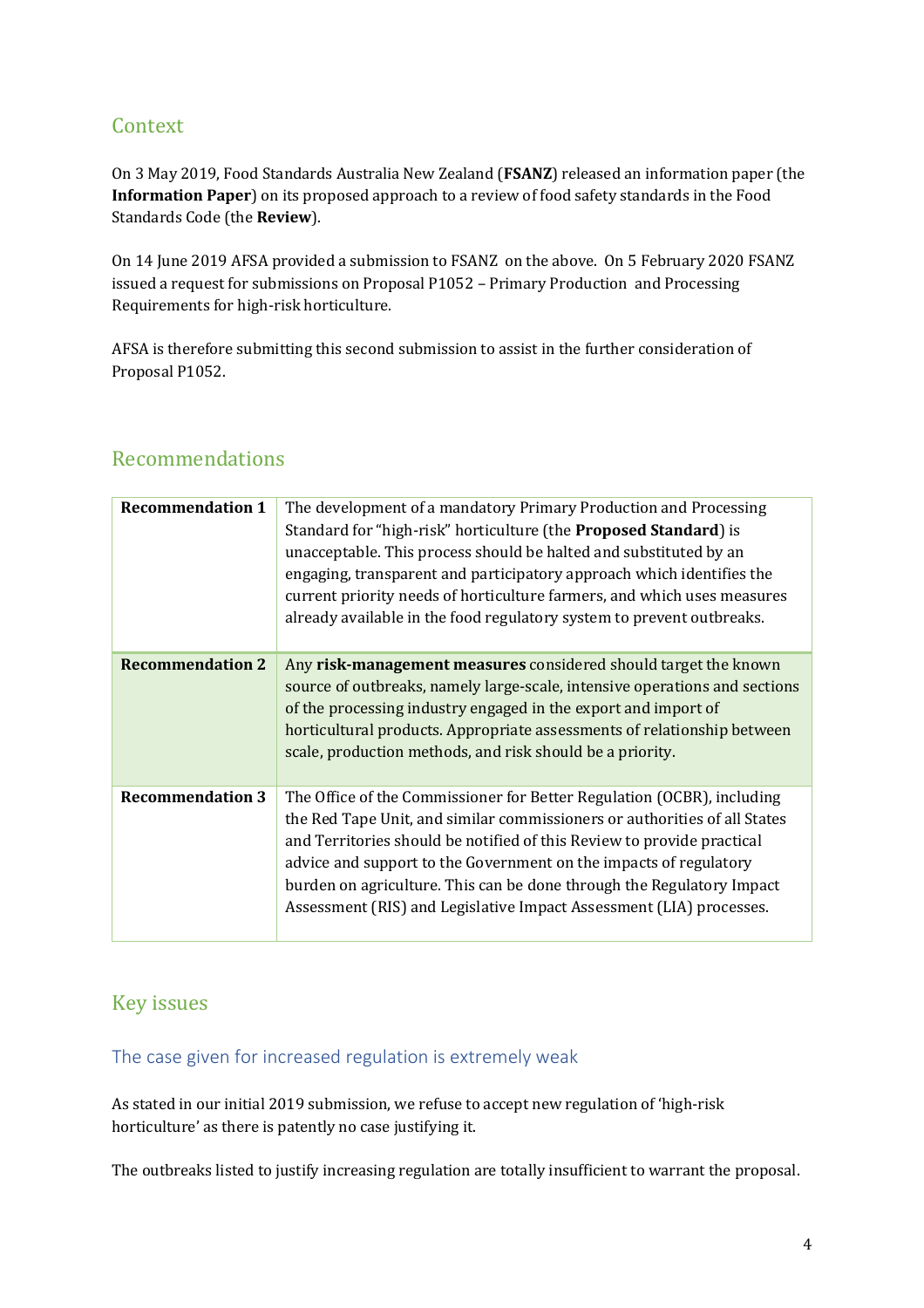We appreciate that FSANZ has removed from the scope of its current review seed sprouts and readyto-eat and minimally processed fruits and vegetables. However, the remainder of the review covering leafy vegetables, melons and berries is also capable of being scaled down for risk-related reasons.

We note that of the outbreaks analysed by FSANZ that have occurred since 2014, there were **three outbreaks from imported frozen products** (berries and pomegranate). Increasing regulatory burden on Australian farmers will not decrease the risk of foodborne illness from imported product.

Of the remaining outbreaks being relied on to justify increasing regulation: one in packaged lettuce and two in rockmelon**, all of these were produced in accordance with existing third-party audited food safety programs**.

**Effectively, there have been zero outbreaks identified by FSANZ since 2014 that could have been prevented by mandatory regulation of horticulture.**

| <b>PRODUCE</b>        | Farm              | Import /          | Market /          | <b>PATHOGEN</b> |
|-----------------------|-------------------|-------------------|-------------------|-----------------|
|                       |                   | Domestic          | <b>QA Program</b> |                 |
| <b>Frozen berries</b> | Large company,    | Strawberries,     | IGA, Foodworks,   | Hep A           |
|                       | Creative          | raspberries and   | SPAR etc.         |                 |
|                       | Gourmet's Mixed   | blackberries      |                   |                 |
|                       | Berries, supplied | from China,       |                   |                 |
|                       | by Entyce Foods   | blueberries from  |                   |                 |
|                       |                   | Canada. Berries   |                   |                 |
|                       |                   | packaged in       |                   |                 |
|                       |                   | China, shipped    |                   |                 |
|                       |                   | and repackaged    |                   |                 |
|                       |                   | in Australia      |                   |                 |
| Pre-packed            | Tripod Farmers,   | Domestic sales to | Coles and         | Rare anatum     |
| lettuce               | mass production   | companies e.g.    | Woolworths        | strain of       |
|                       | monoculture       | Lite N Easy       |                   | salmonella      |
|                       |                   |                   |                   |                 |
| <b>Rockmelons</b>     | <b>Red Dirt</b>   | Domestic          | Coles and         | Listeria        |
|                       | Rockmelons &      |                   | Woolworths        | Salmonella      |
|                       | Rombola Farm      |                   |                   |                 |

The outbreaks came from food produced in intensive monocultures that subsequently travels through long supply chains.

The misconceptions about foodborne illness and its causes are widespread. In fact, only four percent of all food-borne outbreaks reported in Australia from 2001 to 2005 were attributed to fresh produce. 1

<https://www.ncbi.nlm.nih.gov/books/NBK114507/>

<sup>1</sup> Marilyn C. Erickson and Michael P. Doyle. Improving Food Safety Through a One Health Approach: Workshop Summary.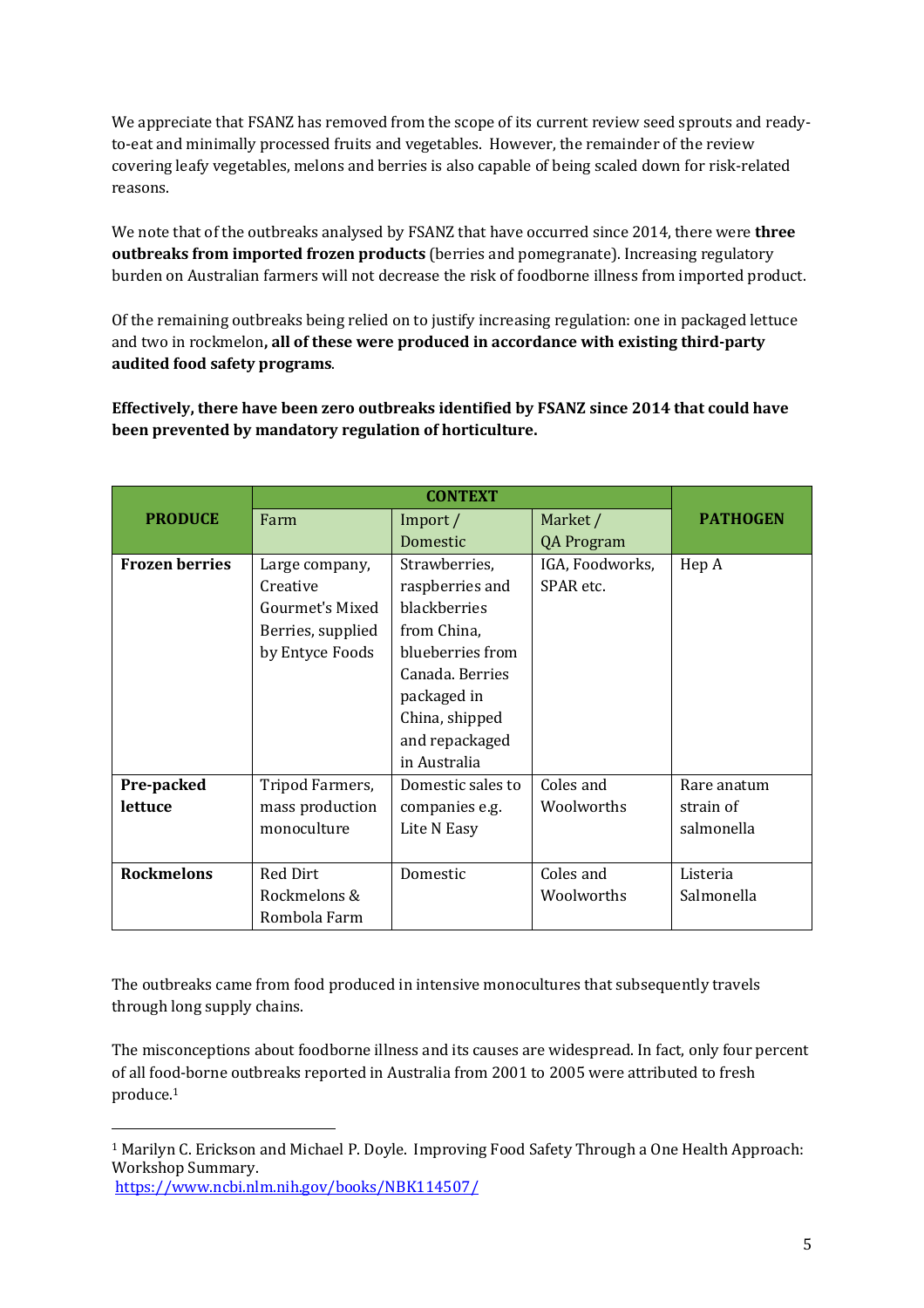## Lack of support from the industry

The Victorian Farmers' Markets Association (VFMA) has previously pointed out the negative impacts such regulation would have on their members, small- to medium-scale farmers selling directly through farmers' markets. They urged FSANZ to adopt the option to increase education of producers and consumers, offering to assist with these efforts.

Submission of the Victoria Farmers' Market Association excerpts:

Producers are strongly united in the view that additional regulation placed on their businesses would not prevent food borne illness. Rather, it would simply add to their administrative workload and would change little if any of their current practices. Producers would be happy to receive guidelines

and information that would help them identify and further manage risks, but they do not have the resources to meet additional regulatory requirements.

#### **Suggested alternatives**

There were further suggestions of approaches that could help support the FSANZ effort to improve food safety for fresh horticultural produce:

- Consumer education farmers' market producers are constantly discussing their produce with customers and are astounded at the number of people buying produce and not washing it before eating. Consumers are often unaware of the need to wash produce, and this is particularly important for products that are not able to be effectively cleaned before sale - such as leeks, heading lettuce varieties, and some brassicas.
- Providing guidelines for producers including treatment of manure fertilizers, washing procedures and water quality. This needs to be guided, not regulated.

The VFMA can play a significant role by providing information to producers, market managers as well as to farmers' market shoppers about their respective role in ensuring food safety.

The VFMA is also a vital reference point for any issues affecting the horticultural industry  $-$  and particularly where small growers are potentially impacted.

#### Conclusion

A regulatory approach to improving food safety for fresh horticultural produce would be detrimental to many businesses in the farmers' market sector. Strategies including consumer information and guidelines for producers are suggested. The VFMA should be kept involved as an industry reference and communication point throughout the development of this initiative.

AFSA supports the VFMA's conclusions and also offers our assistance as a small- to medium-scale industry reference and communication point.

# Increased regulation would reduce access to fresh, local fruit and vegetables to the detriment of public health

The public health system in Australia is under pressure due to an epidemic of diet-related disease. One of the most important ways to counter the effects of poor dietary options is to ensure the public have access to high-quality fresh vegetables and fruits. Requiring every enterprise that produces vegetables to have a licence will make such enterprises as urban micro farms, community-supported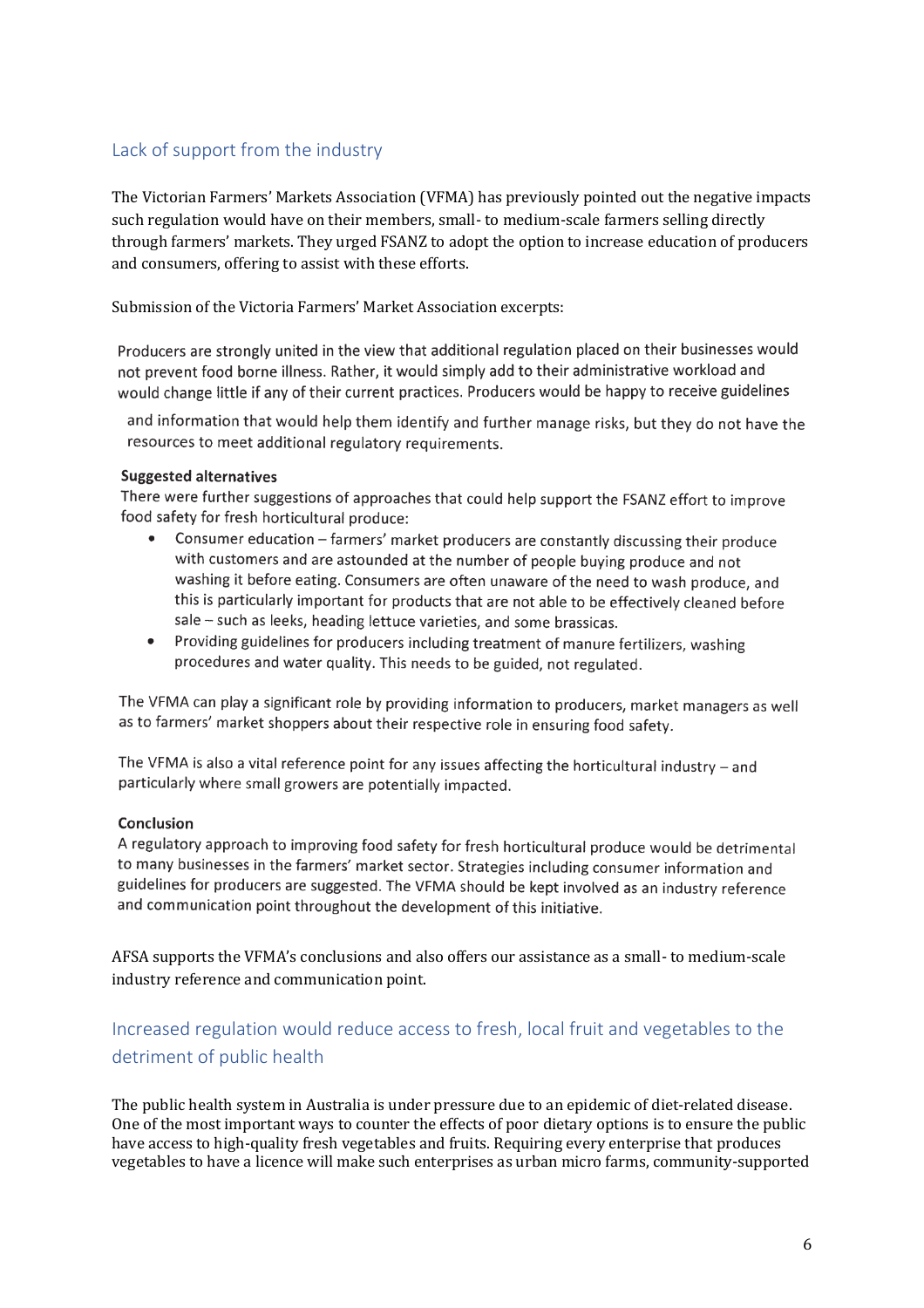agriculture, food buyers' groups, farmers' markets, and foodbanks more difficult to start and harder to run.

According to the IBISWorld *Fruit and Vegetable Processing - Australia Market Research Report*, domestic demand for processed fruit and vegetables has trended down in recent years, and Australian fruit and vegetable processors are forecast to face greater regulatory restraints.<sup>2</sup>

As a signatory to the United Nations (UN) Covenant on Economic, Social and Cultural Rights, Australia is bound to ensure the full enjoyment of the universal human rights it outlines, include the right to adequate food.<sup>3</sup> That obligation includes *respecting*, *protecting*, *facilitating* and *providing* access to adequate food to ensure food security and healthy livelihoods.<sup>4</sup>

Australia is currently behind on providing access to fresh food to Australians. Indeed, the Department of Agriculture has set out a number of aspirational agricultural and food policies and has set up numerous task groups in order to improve policymaking. However, major determinants of food prices along value-chains are becoming more complex in nature and connection to other factors. Increasing the burden of regulation on existing producers will only add to factors which may result in their ceasing production.

## Risk: scale matters

AFSA submits that in considering increasing regulation, small-scale producers must be assured that safety management options, mandatory or not, will be commensurate to risk, and acknowledge the high level of traceability in models where produce is sold directly from the farmer to consumers.

FSANZ uses a flow chart in its 2018 **Strategy** document to show the 'food chain for each commodity', which fails to capture the model of most small-scale farms. The many risk points represented in the conventional industrial supply chain are vastly reduced in small-scale farming models, most of whom sell their produce direct to consumers.

## **Conventional Supply Chain for Commodities**



<sup>2</sup> Ibid.

<sup>3</sup> Article 2 of the International Covenant on Economic, Social and Cultural Rights (ICESCR).

<sup>4</sup> United Nations Human Rights Office of the High Commissioner, Special Rapporteur on the Right to Food,

<sup>&</sup>lt;http://www.ohchr.org/EN/Issues/Food/Pages/FoodIndex.aspx>.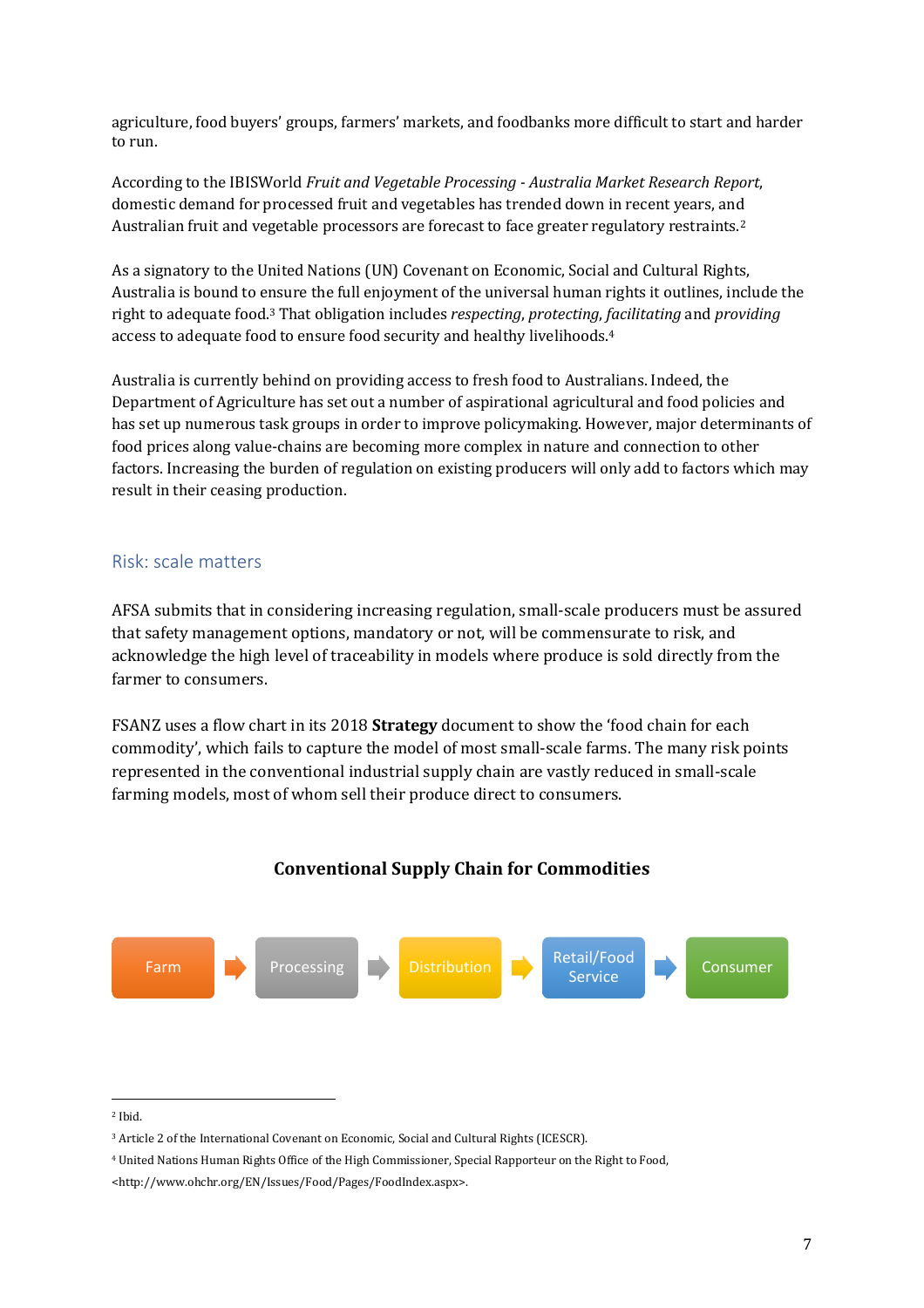## **Small-Scale Farm Supply Chain for Food**



The costs to the community of a food regulatory system that mandates a licence to sell salad would be significantly greater than any benefit. Many small farms are starting in horticulture because of the low barriers to entry. Increasing regularity barriers into horticulture production would prohibit the growing movement of young people returning to farm in small-scale agroecological ways, and in turn inhibit communities' access to fresh, local food produced in ecologically-sound systems.

The UN Declaration on the Rights of Peasants and Other People Working in Rural Areas asserts that: 'States shall take all appropriate measures to ensure that their rural development, agricultural, environmental, trade and investment policies and programmes contribute effectively to protecting and strengthening local livelihood options and to the transition to sustainable modes of agricultural production.' It further asserts that 'States shall stimulate sustainable production, including agroecological production, whenever possible, and facilitate direct famer-to-consumer sales.' (UNDROP, Article 16.4)

Finally, the benefits of increased regulation of horticulture would have dubious benefits as large industrial farms will continue under business-as-usual QA programs and occasional outbreaks will still occur.